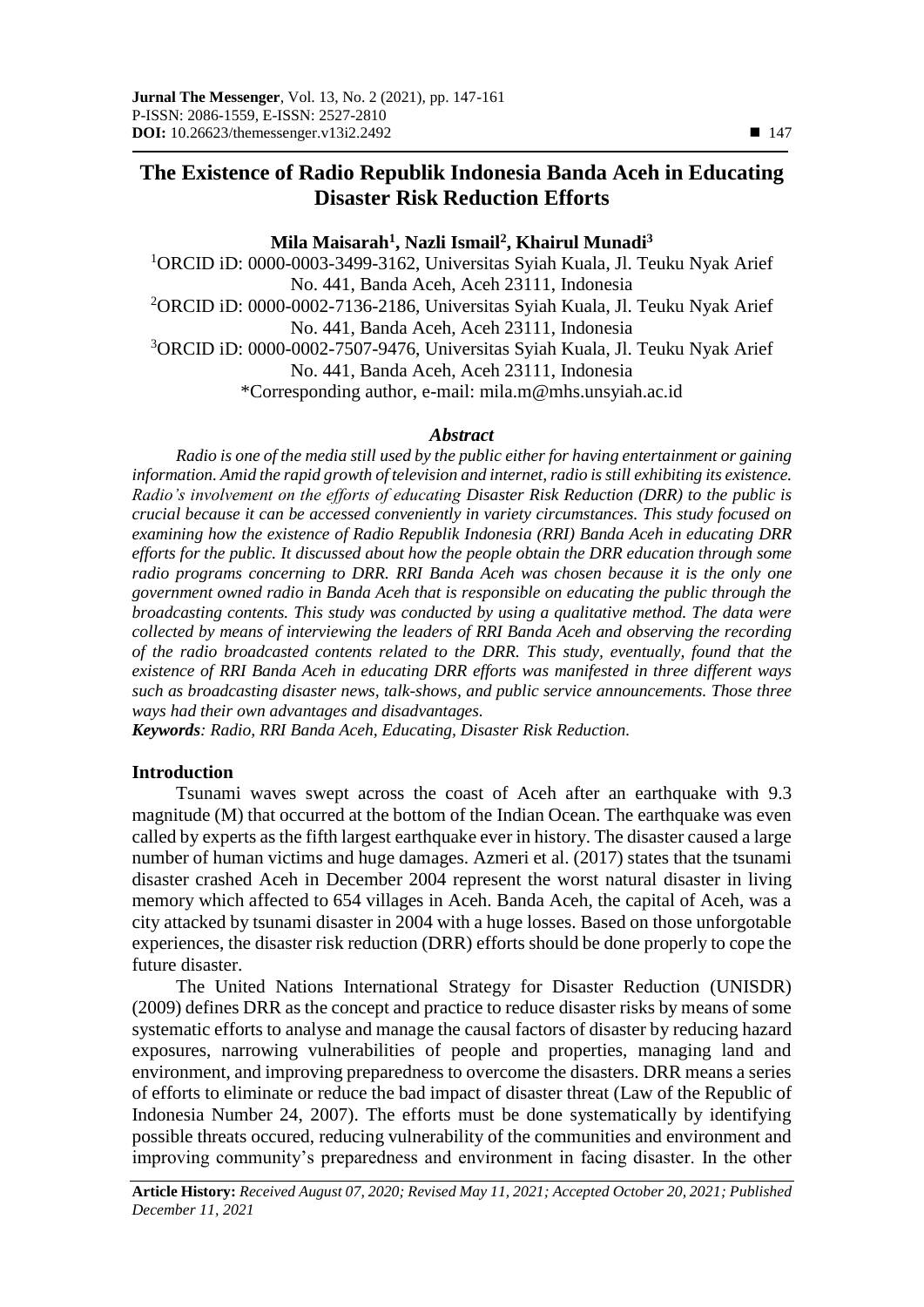words, the DRR efforts are a number of activities implemented to minimize the risk of disaster that potentially taken place.

DRR effort is a sustainable development which includes all pieces of society (Chmutina et al., 2021). It means that the efforts should be practiced not only by the authority or government but also by non-government organizations, professional sector, private sector, and mass media. This statement has been stated in the Sendai Framework for DRR 2015-2030 that purposes to gain the significant reduction of the disaster risks, damages and losses of people's lives and livelihoods. The Sendai Framework for DRR (SFDRR) 2015-2030 elaborates four priorities for action to avoid and reduce disaster risks, both new and existing disaster. *First*, understanding disaster risks. *Second*, strengtening the disaster risk management. *Third*, investing the disaster reduction efforts for resilience. *The last*, increasing disaster preparedness for effective response and applying build back better concept in disaster recovery, rehabilitation and reconstruction phases.

As stated before, the DRR efforts should be practiced not only by the government but also by non-government organizations, professional sector, private sector, and mass media. Mass media can be a medium for disseminating some important information and educating people related to disaster. Media is actually able to promote and educate people to be aware of reducing disaster risk (Young et al., 2018). In a line with this, (Mosdøl, et al., 2017) say that the intervention of media is effective to promote the good habits related DRR. In addition, (Hyginus, 2017) argues that the mass media has the crucial function in informing, educating, and strengtening the public with relevant knowledge to influence public actions and policies on DRR. Those statements indicate that mass media plays the important role in DRR efforts.

One of the mass media that can be used to educate people to reduce disaster risk is radio. This is because radio can reach the public widely including the people in the remote area. This statement is approved by Romo-murphy et al.(2011) that radio is the mass media that is appropriate to attain all level of people or audiences. Those are vulnerable people, disabled people, remote-area people, etc. Besides that, radio is a tool of communication that should be included in the disaster emergency kit (Perman et al., 2011). Similarly, Varghese et al. (2017) stated that the disaster kit should contain some items for survival that one of them is portable, battery powered radio with extra batteries. The radio will keep functioning in emergency situations. Therefore the actual information related to the disaster such as weather forecast, evacuation route, and government's instruction, will be delivered properly. Emergency broadcast radio operating in a disaster area has a crucial role in conveying information from the societies to the government and vice versa (Dwiana et al., 2020). Beside that, in educating people, radio brings the possitive effects. It is proved by Keefer & Khemani (2014) that accessing more radio increases people investment in education. Those reasons confirm that radio is crucial to support some DRR practices, especially in term of educating people about DRR.

Amid the rapid growth of television and internet, radio is still exhibiting its existence. It's indicated by a research established by Nielsen Radio Audience Measurement (2016) that the number of radios' audiences in Indonesia in 2016 is at a fairly good percentage, 38%. Nielson presented data that the time Indonesians listen to the radio per week is growing from year to year. In 2014 radio listeners only spent time listening to the radio 16 hours per week, in 2015 became 16 hours 14 minutes per week, and in 2016 became 16 hours 18 minutes per week. It means that the duration of Indonesian listening to the radio were increasing continuously. Specifically in Banda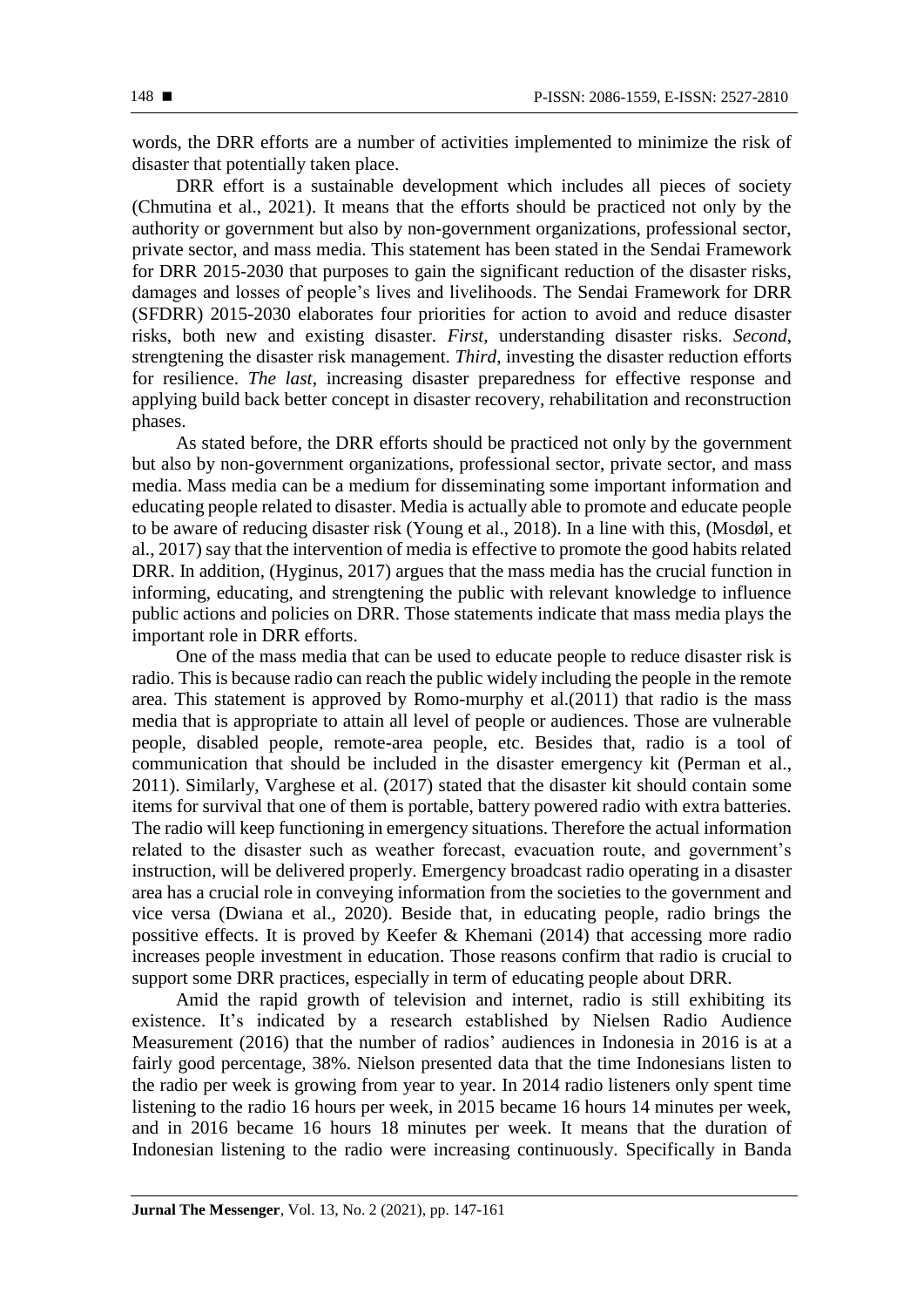Aceh, radio is still familiar to be one of the alternative media to gain some information. To prove this, there are at least ten radio stations that have been supported by government of Banda Aceh to broadcast the updated traffic information around Banda Aceh (Pemerintah Kota Banda Aceh, 2017). In addition, the government cooperates with a number of radio media to disseminate information, greet residents, socialize work program, discuss problem among citizen and accommodate complaints experienced by residents. This program is then popular with the name; *'Walikota Menjawab'* (the Mayor answered) (Pemerintah Kota Banda Aceh, 2017). In the other words, those evidences show that the radio in Banda Aceh is still being listened by the citizen.

Nowadays, radio appears in different forms. Some forms are still maintaining the conventional appearance, while the others are appearing sophisticatedly through internet by applying streaming radio, web-radio, e-radio, and podcast radio, similar to the BBC did. Hugelius et al. (2019) states that traditional radio still play the significant role in disasters, but the radio may also be complemented with other communication technology such as social media and mobile applications. Because of their portable and flexible presence, the modern forms of radio can be accessed conveniently in variety circumstances. These approve that the existence of radio keeps being relevant to be used in many crucial aspects. The aspects are particularly in implementing the efforts of educating DRR to the public.

In relation to the radio in DRR, there are numerous previous studies which reveal that the existence of radio is important in DRR efforts. The research conducted by Mosdøl et al. (2017) shows that radio intervention was very effective in promoting healthy living habits for reducing the risk of disease among ethnic minority communities in the United States. Other research held by Young et al. (2018) states that radio influenced the public by campaigning the dangers of alcoholic drinks. The other one established by Nicholls et al. (2010) elaborates that 70.2% the people affected by fire storms in Canberra used radio to obtain the latest information about the disaster. Other research conducted by (Hugelius et al., 2016) mentions that radio can transmit the information about the capability of officials in managing the situation, promoting recovery, and encouraging people. The others conducted by Romo-murphy et al.(2011) mentions that there were approximately 35% of people in Banda Aceh used radio as the main information source during the 2004 earthquake and tsunami. Those studies show that the existence of radio is quite important as a medium of communication and information during disaster in the societies.

The points discussed in those studies are using radio to promote healthy habits, campaigning the dangers of alcoholic drinks through radio, and obtaining the latest information about the disaster through radio. The points aren't discussing about how or in what ways the people obtain the DRR education through radio. In other words, they aren't underlining how radio manifests its existence in educating DRR to the public through various ways. Whereas, the discussion of the ways of radio manifest its existence in educating DRR is important to support the media in producing proper progam for DRR. Proper progam, creative an engaging content, improves technical pactices and actions to reduce risk (Saha et al., 2021). Similarly, (Oke et al., 2018) stated that to achieve more impact at the community level, radio media should produce engaging DRR programs. Therefore, this study examines how RRI Banda Aceh manifests its existence in educating DRR to the public. The existence is explained by means of some ways the radio educate DRR to the public thru outlining some programs concerning to DRR issues. Besides that, those ways of radios' existence are connected to the broadcasting guideline to find their advantages and disadvantages (BBC Media Action., 2017).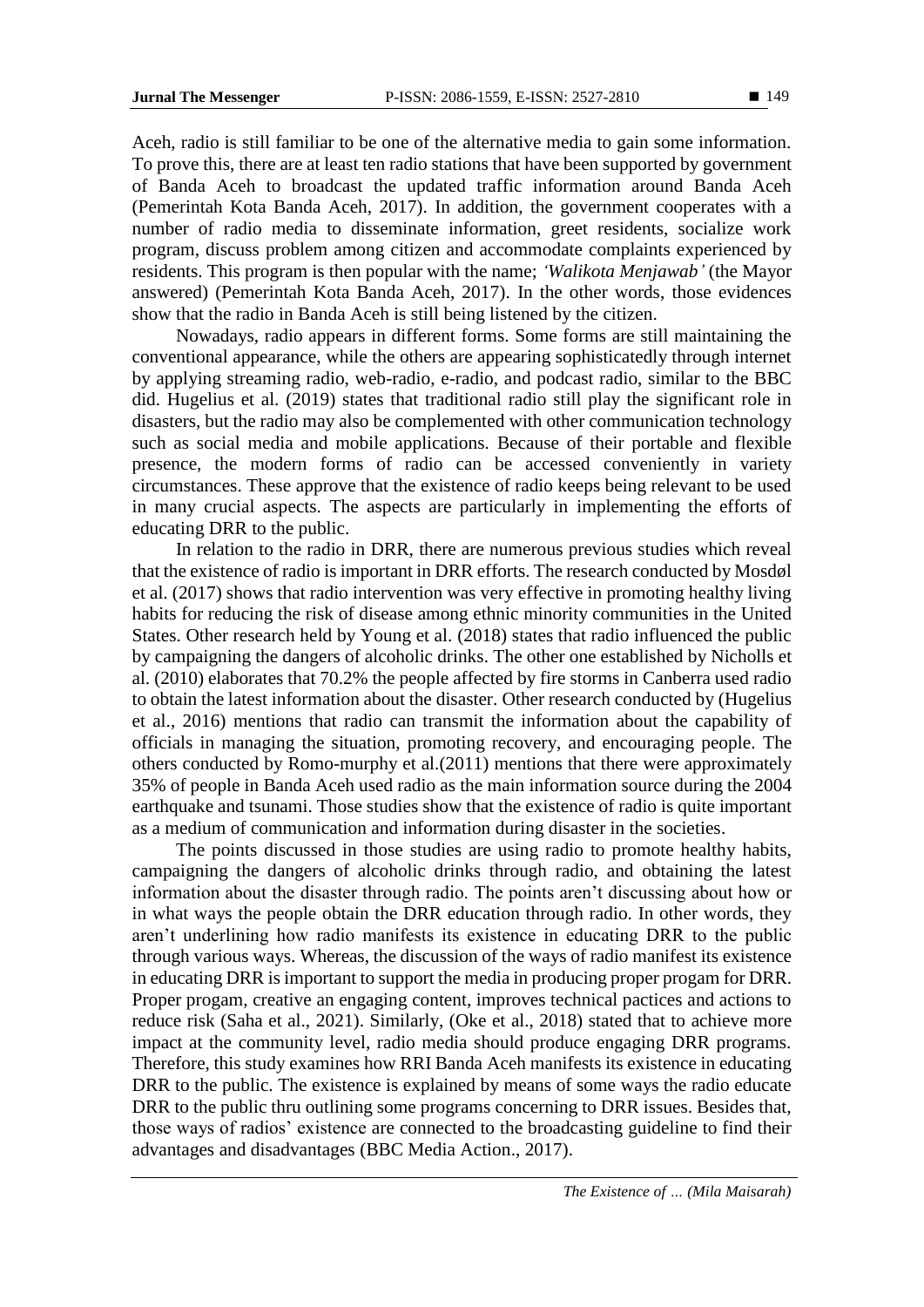In relation to the reason RRI Banda Aceh chosen in this study, there are three reasons. *First*, RRI is a government-owned radio that functions on ensuring the availability of information for the public (Indonesian Constitution, 2005). *Second*, according to the researcher's preliminary study, RRI Banda Aceh has broadcasting contents related to disaster. *Third*, Banda Aceh is the capital of Aceh Province of Indonesia that was severely damaged during the 2004 tsunami.

### **Methods**

This research was conducted by using qualitative methods. Qualitative method is an approach that occurs in a natural setting enabling the researcher to develop a level of detail from being highly involved in the actual experiences accentuating on the depth of data analysed (Creswell, 2009). The qualitative method was chosen because the ways of RRI Banda Aceh manifests its existence in educating DRR to the public need to be explained and analyzed in depth by interview and observation. This research focuses on various ways of RRI Banda Aceh manifests its existance in educating DRR efforts to public. Then, the ways manifested are linked to the DRR broadcasting guideline published by BBC Media Action (2017). The qualitative method chosen is to concern on the depth of data and analysis related to the efforts implemented by RRI Banda Aceh in educating DRR. The depth of data is described in narrative forms to explain the findings.

The data were obtained by conducting some interviews with the Leader of RRI Banda Aceh and observing the recording of the radio broadcasted contents related to the DRR effords. Interviews and observations are the most frequently used forms of data collection in qualitative research (Rachmawati, 2007). The data were collected between June to December 2019. The data gathered were analyzed descriptively. Irrelevant data were reduced to make the findings not going beyond the boundaries of the research.

### **Results**

RRI Banda Aceh is a government-owned radio in Banda Aceh. As the governmentowned radio, it has some important functions. The functions are providing services on broadcasting information, education, positive entertainment, social control and maintaining the image of the country, Indonesia (Lidero, 2021). Based on the author's interview, tsunami that occurred in 2004 has influenced RRI Banda Aceh to campaign the importance of being responsive to disasters. This is the commitment of RRI Banda Aceh to support DRR efforts. According to author's interviews and observations, RRI Banda Aceh manifests its existences in DRR in three different ways. The three ways are through broadcasting talk-shows, news, and Public Service Announcements (PSAs) that is related to disasters.

RRI Banda Aceh manifests its existence through Talk-shows Program

RRI Banda Aceh manifests its existence through talk-shows program (Authors' analysis). The talk-shows broadcasted were taken part by the listeners through some interactive dialogues. It means that the talk-shows implemented by RRI Banda Aceh were enthusiastically participated by the audiences. The radio had partnerships with both government and non-government institutions in broadcasting DRR contents. The partnerships aims to get some experts to be interviewed during the talk-shows. The radio invited some interviewees including the Mayor of Banda Aceh, Head of Search and Rescue Agency, Head of Fire Station, disaster scientists, and etcetera. The campaigns of reducing disaster risks through talk-show weren't broadcasted frequently. They were only aired at certain moments such as tsunami annual commemoration that is noted on every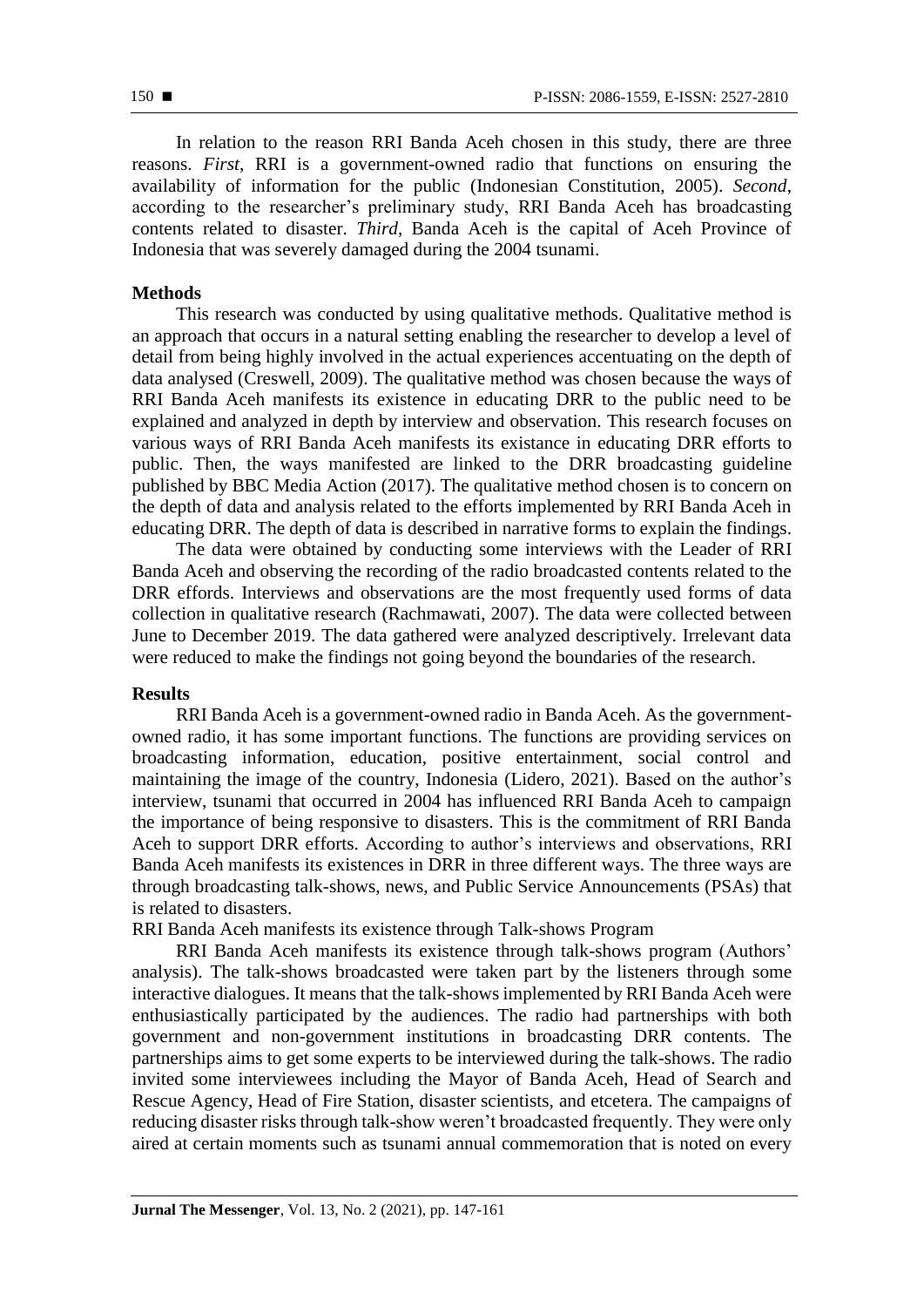26<sup>th</sup> of December, soon after disaster occurrences, and post disaster occurrences. There were some reasons why the talk-shows rarely aired. They were spending much budget, allocating much time, and being difficult to invite the experts or interviewees related to disaster issues.

RRI Banda Aceh manifests its existence through News Program

RRI Banda Aceh manifests its existence through news program (Authors' analysis). In relation to the disaster issues, RRI Banda Aceh frequently reports each factual information of disaster came about in a location. The radio deploys its journalists in every single location of the occurrences soon after the catastrophes attacked. In an emergency situation, the reporters notify the actual disaster information by means of cell phones. Based on the experiences of reporting tsunami disaster in 2004, RRI Banda Aceh used the transmitter in Indrapuri, Aceh Besar, to broadcast the actual information about the disaster. This was because its own transmitter located in Banda Aceh was affected by tsunami. Beside that, the reporters contributed in reporting the progress of refugees condition directly from the refugee shelters. The information reported was the community conditions, the affected region conditions, the aid distributions, and the other things related to the disaster.

RRI Banda Aceh manifests its existence through Public Service Announcements (PSAs)

RRI Banda Aceh manifests its existence through PSAs (Authors' analysis). The first PSA themed the culture of waste, 50 seconds in duration. The PSA describes that two characters, a daughter and mother, were drinking bottled beverages. Then, the mother was littering. However, she did not aware of her mistake. It triggered her daughter to admonish her politely by saying that she felt ashamed to the trash beside them (source: author's observation).

The next PSA broadcasted by RRI Banda Aceh talks about how to reduce the waste and how the waste can be recycled to be some valuable goods. It describes two characters, the first women and the second women, having a conversation. The talks were begun with a question from the first women that why the second women throw the rubbish into the river. However, the second women did not care about it. Then the first women advised the second women by explaining that everybody shouldn't throw the rubbish into the river. She explained that littering into the river causes flood disaster, evoking environmental pollution, and getting the river dirty. As the solution, she said that the organic and in-organic waste should be separated. The organic one can be re-utilized as composts for plants. The others, like bottles, paper, plastic, and so forth can be delivered to the craft shops. There, they will be recycled into other useful products (source: author's observation). The message of this sixty second PSA is about waste as well. This message is related to the previous PSA. The previous one talks about littering rubbish and this one talks about re-using rubbish.

In general, related to its existence on the efforts of educating DRR to the public, RRI Banda Aceh mostly focuses on broadcasting PSAs because they don't need much budget and time. Otherwise, the talk-showsare rarely implemented due to some reasons that are spending much budget, allocating much time, and being difficult to invite the experts or interviewees related to disaster issues and etcetera. Meanwhile, the news that talks about disaster is only broadcasted soon after disaster occurred and broadcasted when an agency hold an activity related to disaster issues. The following are the components that should be considered in broadcasting DRR contents suggested by BBC Media Action (2017). The components are connected to the ways of RRI Banda Aceh manifests its existence in educating DRR to the public (Table 1).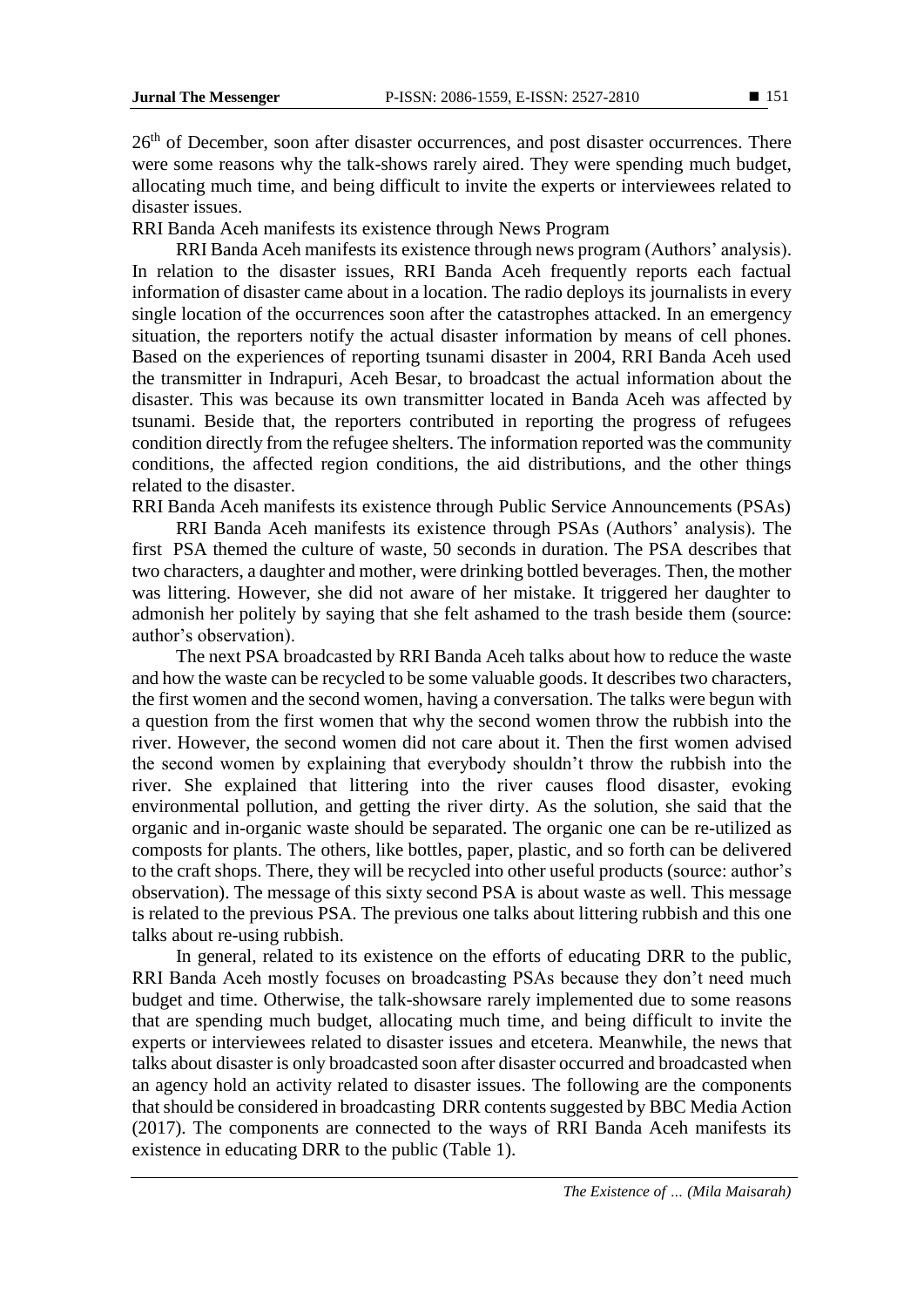| N <sub>0</sub> | Components                         | The ways of RRI Banda Aceh<br>exists in DRR |                |                |
|----------------|------------------------------------|---------------------------------------------|----------------|----------------|
|                |                                    | Talk-show                                   | <b>News</b>    | <b>PSAs</b>    |
| 1.             | Choosing relevant themes           | Yes                                         | Yes            | N <sub>o</sub> |
| 2.             | Involving experts                  | Yes                                         | Yes            | N <sub>o</sub> |
| 3.             | Considering the vulnerable people  | Yes                                         | Yes            | N <sub>0</sub> |
| 4.             | Emphasizing on the affected        | Yes                                         | Yes            | N <sub>o</sub> |
|                | people needs                       |                                             |                |                |
| 5.             | Using the understandable           | Yes                                         | Yes            | Yes            |
|                | languages                          |                                             |                |                |
| 6.             | Using the appropriate jargon       | No                                          | No             | N <sub>o</sub> |
| 7.             | Using the appropriate time         | N <sub>0</sub>                              | N <sub>0</sub> | Yes            |
|                | duration and continuity            |                                             |                |                |
| 8.             | Utilizing good quality of          | Yes                                         | Yes            | Yes            |
|                | sound/voice characteristics        |                                             |                |                |
| 9.             | Involving the audiences/ listeners | Yes                                         | N <sub>o</sub> | N <sub>o</sub> |

| Table 1. The components that should be considered in broadcasting DRR contents |  |
|--------------------------------------------------------------------------------|--|
| suggested by BBC Media Action (2017)                                           |  |

Note: the existence of RRI Banda Aceh in educating DRR efforts

For talk-show, RRI Banda Aceh invited some interviewees including the Mayor of Banda Aceh, Head of Search and Rescue Agency, Head of Fire Station, disaster scientists, and so forth. By inviting them, it means that RRI Banda Aceh already involved some experts to talk about the disaster in an area. Talk-shows conducted by RRI Banda Aceh were almost appropriate to components suggested by BBC Media Action. Unfortunately, the talk-shows were not aired continuously. For news, RRI Banda Aceh already broadcasted it properly in case of delivering information only. However, news is not enough for educating people, because news doesn't get the listeners directly involved in the program. Meanwhile, involving the audiences or listeners in a radio program is one of the way to engage the listeners to be interested to the programs. For PSAs, RRI Banda Aceh already broadcasted it regularly. However, there are still many points of the components that were not appropriate.

### **Discussion**

The discussion of this study is limited on discourses about the existence of RRI Banda Aceh in educating DRR to the public. The existence is manifested in some radio programs such as talk-show, news, and PSAs. The existence of Radio is vital in supporting the action to be taken in DRR. Radio plays in changing the life style and creating the awareness of the communities to the disaster risk for their better life (Moges, 2013). RRI Banda Aceh manifests its existences in educating DRR efforts to the public in three different ways. The three ways are by means of broadcasting talk-shows, news, and PSAs that related to disasters.

Ways of RRI Banda Aceh manifests its existence in DRR

RRI Banda Aceh is a government-owned radio in Banda Aceh that functions on ensuring the availability of information for the public (Indonesian Constitution, 2005). It means that all sorts of information related to public services should be facilitated by RRI Banda Aceh, including the disaster information. The existence of radio is important in promoting disaster risk to enhance public awareness of DRR (Eila Romo-murphy, 2014).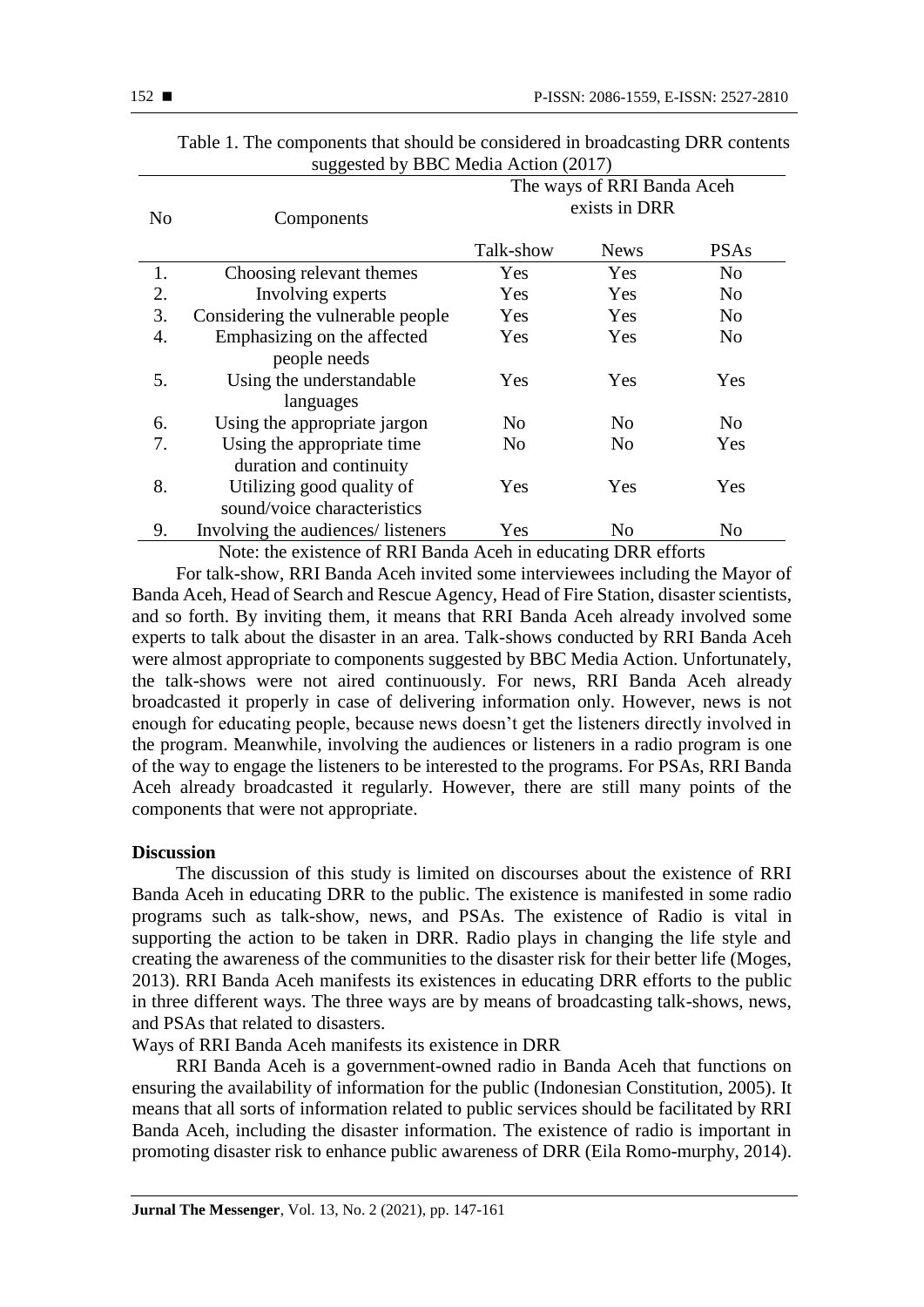Based on the interviews, the tsunami that occurred in 2004 has influenced RRI Banda Aceh to campaign the importance of being responsive to disasters for the public. This is the commitment of RRI Banda Aceh to support DRR efforts. RRI Banda Aceh manifests its existence of DRR through broadcasting several disaster contents. RRI Banda Aceh expects that a number of its disaster broadcasting contents may become one of the efforts to educate people to minimize disaster risks. Those contents are packaged in different ways such as talk-shows, news, and PSAs. The detail discussions are elaborated below.

*First*, talk-show is a program that performs one or more interviewees discussing a certain topic guided by a host (Morissan, 2008). As an effort of educating DRR to the public, RRI Banda Aceh held some talk-shows. The talk-shows conducted were involved the listeners through some interactive dialogues. In the other words, the talk-shows implemented by RRI Banda Aceh were enthusiastically participated by the audiences or listeners. The listeners' participation is necessary in DRR efforts. The participation is a chance to act. Hashim & Denan (2015) argue that encouraging listeners to involve into a disaster radio program stimulates people's engagement to the DRR issues. In a line with this, Bedrosian, Young, & Smith (2016) mention that the listeners' participation in broadcasting DRR contents can increase the listeners' awareness to the importance of disaster mitigation. According to the leaders of RRI Banda Aceh, the radio had collaborations with several government and non-government agencies related to broadcast DRR contents. The collaborations purposes to get some figures to be interviewed during the talkshows. The radio invited some interviewees including the Mayor of Banda Aceh, Head of Search and Rescue Agency, Head of Fire Station, disaster scientists, and so forth. Hugelius, Adams, & Romo-murphy (2019) state that listening to an interview with affected people and representatives of authorithies promoted a sense of unity among the listeners and stimulated the listeners to be more aware of the disaster risk. In the same tone with this, Lowrey et al. (2007) say that inviting the relevant experts to speak about disasters in media enhances the public trust to the information disseminated.

Unfortunately, the campaigns of reducing disaster risks through talkshow weren't applied frequently. It was only conducted at certain moments such as tsunami annual commemoration that is noted on every  $26<sup>th</sup>$  of December, soon after disaster occurrences, and post disaster occurrences. Whereas, the DRR campaign should be distributed as often as possible and should be educated long before disasters taken place as well. Hugelius et al. (2019) state that by proactively raising public understanding on how to reduce disaster risk might enlarge people's consciousness of disaster. Similarly, Pilny, Atouba, & Riles (2014) mention that by delivering the information about disasters frequently to the public, media, radio, can influence people's awareness in minimizing the disaster effects. Educating people to be aware to disasters via radio definitely being conducted as often as possible in all phases of disaster. There are four important phases of disaster, mitigation, preparedness, reponse, and recovery, are described as part of a continuous process (Baird, 2010). In the other words, educating DRR through broadcasting contents ought to be considered the pre-disaster period, response disaster period, and post-disaster period.

Base on the interviewees, there are a number of factors influenced the talk-shows couldn't be held frequently. *First*, the talk-shows spent too much budget. The fund allocation of the radio isn't only focus on DRR issues but also on the others. According to the law of Indonesia government number 12 year 2005 related to RRI (Indonesian Constitution, 2005), the fund gained by RRI has to be directly used for maintaining operational broadcasting, enhancing the of broadcasting, increasing public service, and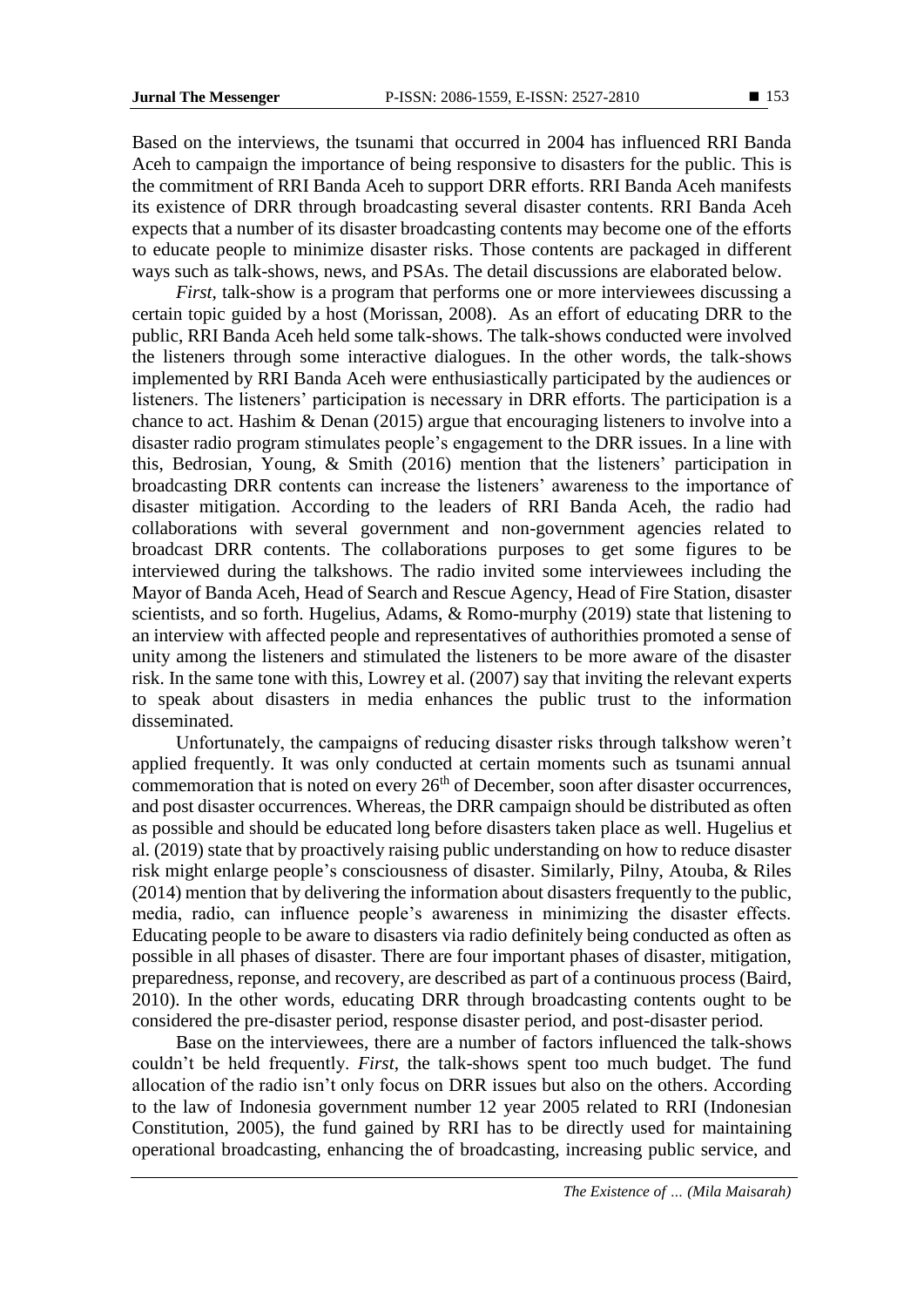ensuring the welfare of the employees. *Second*, it's difficult to have interviewees attending to the studio. This factor is similar to the finding found by Lowrey et al. (2007) that media often lack access to the disaster science experts. As a solution of this fact, Lowrey et al. (2007) suggest that media ought to facilitate contacts and relationshipbuilding between the journalists and the experts. *Third*, the talk-shows need longer time to spend than the others. Because a theme of a talk-show is discussed in depth, a talkshow spent longer duration in each performance (Morissan, 2008). If RRI Banda Aceh conducted DRR talk-shows frequently, it would bring good impacts on engaging communities for the disaster issues. This is because of a number of benefits of talk-shows such as discussing the disaster themes in detail, involving experts, inviting local authorities, being participated by the communities, and the others. All those advantages are relevant to the efforts of educating DRR to the communities by means of radio broadcasting (Lowrey et al., 2007).

*Second*, news, Cambridge Online Dictionary (2019) defines that news is information or reports about recent events. In detail, the dictionary elaborates that the news is a television or radio programme consisting of reports about recent events. In a line with this, Mansur & Harsono (2020) mention that news is a piece of information about events that is recently taken place. According to the interview and observation, in relation to the disaster issues, RRI Banda Aceh usually reports every actual information about disaster happened in one place. The radio spreads its reporters in every single location of the occurrences soon after the catastrophes attacked. In an emergency situation, the reporters notify the actual disaster information by means of cell phones. Based on the experiences of reporting tsunami disaster in 2004, RRI Banda Aceh used the transmitter in Indrapuri, Aceh Besar, to broadcast the actual information about the disaster. This was because its own transmitter located in Banda Aceh was affected by tsunami. Beside that, the reporters contributed in reporting the progress of refugeescondition directly from the refugee shelters. The information is including the community conditions, the affected region conditions, the aid distributions, and the other things related to the disaster. Hugelius et al. (2019) states that radio is advantageous in transmitting the immediate disaster information, the actual condition of the affected people, and the information of the aid allocations.

The lesson learnt by RRI Banda Aceh from 2004 Tsunami is that the radio should enhance the reporters' or journalists' capacities in reporting disaster. Increasing their capacities in reporting disaster have been implemented by means of workshops for journalists held by RRI. Lowrey et al. (2007) mention that participating the reporters or journalists in a disaster exercises and workshops can improve their abilities in delivering the disaster news properly. Radio should have trainings to convey information about likely risks and threats in appropriate manners to the public (Morissan, 2008).

Here is an example of the news related to disaster broadcasted by RRI Banda Aceh. The news was about wildfire. According to the news, the wildfire was taken place in one of villages in Banda Aceh, Ie Masen village. The news mentions that there were four houses affected by the wildfire on 6<sup>th</sup> July 2019 at 13.50 WIB (Western Indonesia Time). It was reported in the news that who the owner of the houses, what caused the wildfire, how it happened, how much the loss, and so forth.

*Third*, Public Service Announcements (PSAs), Kasali (2007) says that radio PSAs are short informational clips meant to build the audience's consciousness about an important issue including audio content. In a line with this, Lowrey et al. (2007) mention that radio PSAs are promotional radio contents attempt to raise public awareness that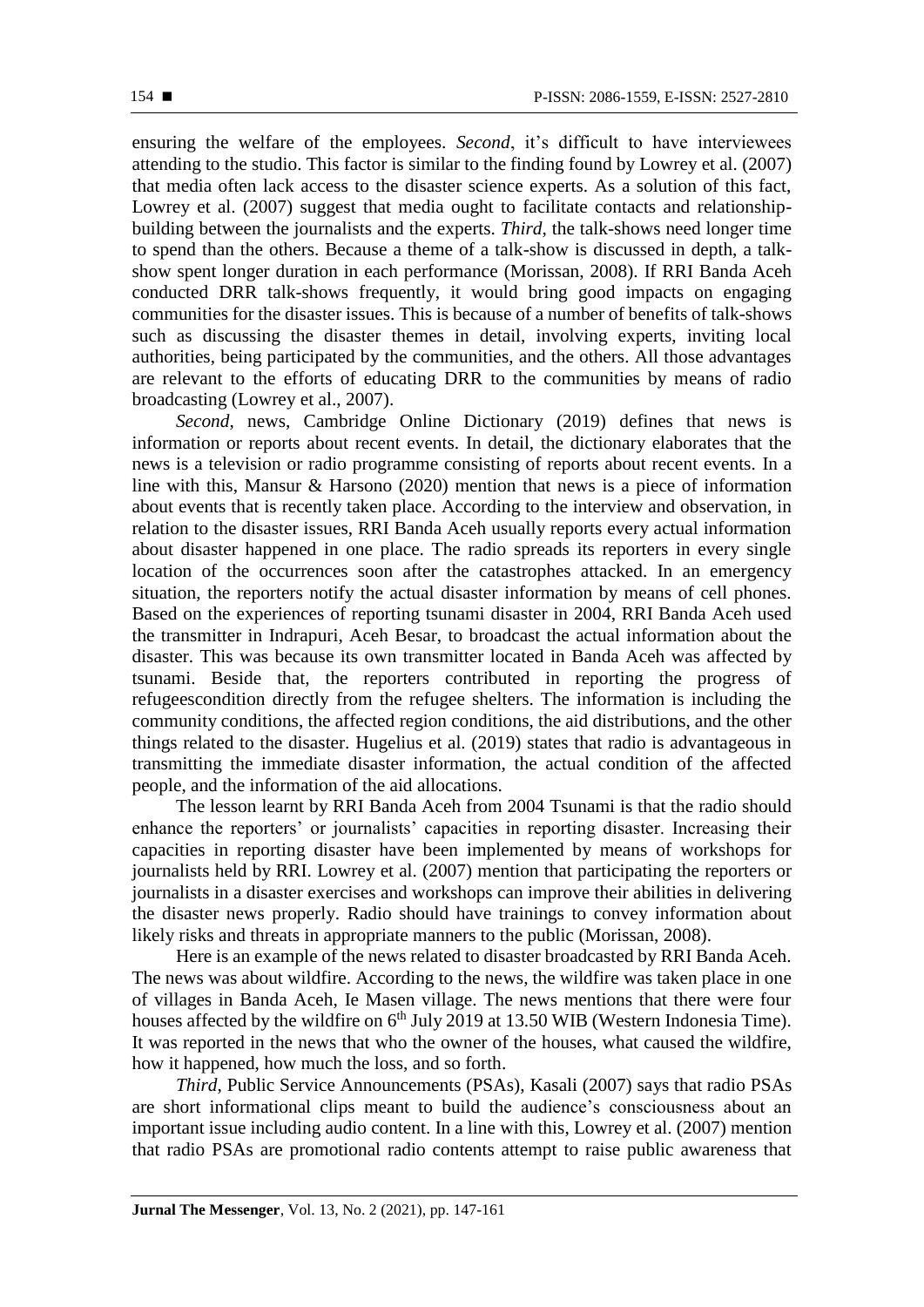influence public beliefs, attitudes, and behaviors of crucial issues. In relation to the disaster issues, it means that radio PSAs are advertising audio contents function to increase people awareness to the disaster.

To educate public to be aware on DRR, RRI Banda Aceh manifests its existence by broadcasting PSAs concerning minimizing disaster risk as well. PSA is beneficial in persuading public to be aware on an important issue, DRR issue (Alamsyah et al., 2017). The followings are two of some instances of PSAs broadcasted by RRI Banda Aceh focusing on DRR.

A PSA themed the culture of waste, 50 seconds in duration. The PSA describes that two characters, one's a daughter, another's a mother, were drinking bottled beverages. Then, the mother was littering. It triggered the daughter to admonish her politely.

Those dialogues imply that maintaining the environmental sanitation is crucial. This duty isn't only for the kids but also for the adults. Hashim & Denan (2015) confirm that the vital life principle for all human kinds is living in a good balancing with the environment. The PSA represents the realities that is although the trash cans are available at many points of the environment, the people keep littering. It means that people awareness on the environmental sanitation is poor. Kusumawati, et al. (2018) mention that according to statistical data, people awareness of littering in Aceh are still low, although there are spaces to increase the level of awareness.

The next PSA broadcasted by RRI Banda Aceh that talks about how to reduce the waste and how the waste can be recycled become valuable goods. The theme of this PSA is re-cycling the waste. This sixty second PSA is played by two women. The message conveyed is about waste as well. This message is related to the previous PSA. The previous one talks about littering rubbish and this one talks about re-using rubbish. Alamsyah et al. (2017) state that broadcasting some disaster PSAs that related to each other can enhance public knowledge and awareness on reducing disaster risk.

At the end of the story, it's conveyed that re-cycling waste may reduce the amount of waste and increase the creativities of the communities. This one-minute PSA, produced by RRI Banda Aceh Team, tells that rubbish around the communities can be reproduced to be a lot of useful and valuable products. These products obviously can bring the economic advantages to the communities. One of those economic benefits is that the income of the communities and industries will be improved by means of implementing waste recycling (Hidayat, et al., 2019).

Besides those two representative PSAs, there are a number of other PSAs which is broadcasted by RRI Banda Aceh. According to the observation, those PSAs also focus on environmental sanitation themes. Based on the study conducted by Masnidar & Mahyuzar (2018), minimizing waste is one of the problem of environmental sanitation in Banda Aceh. They said that Banda Aceh produces, a huge number of rubbishes, 200 tons of waste every single day. A large number of wastes cause some environmental damages that eventually trigger disasters. Therefore, broadcasting PSAs is one of the efforts of RRI Banda Aceh in manifesting its existence of DRR. Alamsyah et al. (2017) says that one of the ways of improving people consciousness of disaster is using PSAs. However, it is important to realize that the disasters affected by environmental damages are not the only ones attacked Banda Aceh. The others of them is the enormous earthquake and tsunami catastrophes stricken Banda Aceh in 2004. Unfortunately, according to the observation, RRI Banda Aceh doesn't have the PSA related to those catastrophes.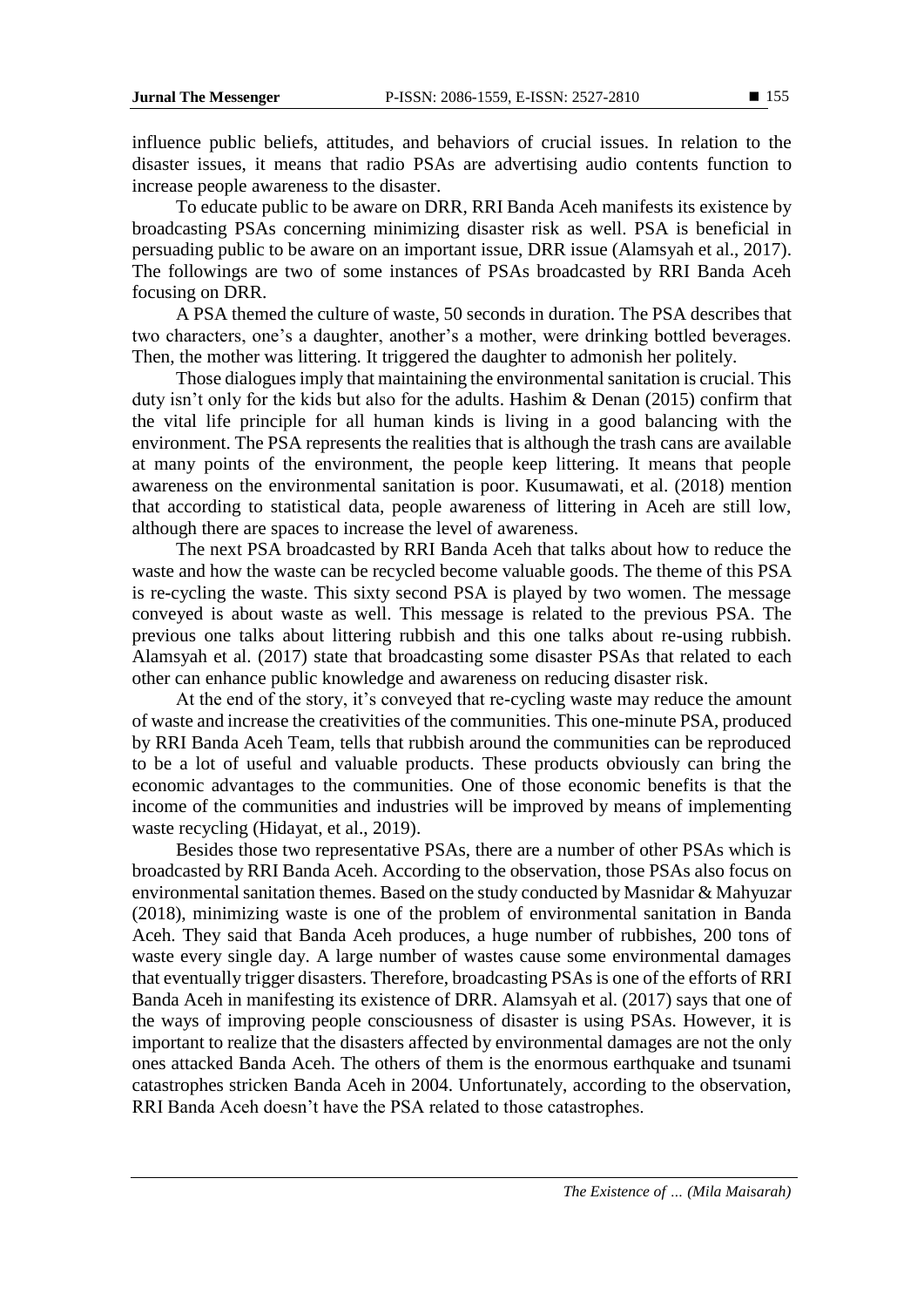The Advantages and Disadvantages on ways of RRI Banda Aceh manifests Its existence in DRR

In relation to the advantages and disadvantages on ways of RRI Banda Aceh manifests its existence in DRR, there are several points highlighted. The points are related to the components that should be considered in broadcasting DRR contents suggested by BBC Media Action. According to BBC Media Action (2017), the components are described below.

## a. Choosing Relevant Themes

The themes of disaster broadcasting contents supposed to be relevant to the disasters (potentially) occurred in the area(Sri-Jothi, 2020). The themes of talk-shows aired by RRI Banda Aceh are included various information about disasters. The kind of disaster information is related to the disasters that potentially occurred in Banda Aceh. Beside that, the information is delivered in detail. Then, the themes of the news broadcasted by RRI Banda Aceh are included the actual information about the disaster occurred. The contents are in the report formats. Meanwhile, the themes of the PSAs only focus on environmental sanitation information, while other potentially occured disaster aren't considered. The contents in PSA forms are delivered shortly, aren't discussed in detail.

b. Involving Experts

The presence of experts are crucial to make the information transferred more authentically and credibly to the audiences (Hyginus, 2017). In broadcasting the talkshows, RRI Banda Aceh invites experts from The Regional Disaster Management Agency (BPBD) Aceh and scientists related to disaster management. Then for the news, RRI Banda Aceh gets the reporters interview the experts or the authorities related to the disaster occurred. While, for PSAs, RRI Banda Aceh doesn't deliver the information directly by the experts or the authorities.

c. Considering the Vulnerable People

A disaster broadcasting content should emphasize on the needs of vulnerable people (Iyer & Dr. Vats, 2018). The talk-shows aired by RRI Banda Aceh rarely talk about women, children, and disabled people needs. Vulnerable people frequently does not get some portions to be discussed in media (Setyowati et al., 2020). The news is reported by considering what women, children, and disabled people needs. Meanwhile, The PSAs don't talk about vulnerable people needs. They mostly talk about the impact of littering, the persuasion for saving the environment, the creativities in recycling the rubbish, and other issues related to the environment sanitation without emphasizing on the needs of vulnerable people.

## d. Emphasizing on the Affected People Needs

The broadcasted content has to be in accordance with the needs of listeners or the affected people. Creating the interaction with listeners is necessary to get their feedback and to recognize their needs (Zaheer, 2016). RRI Banda Aceh broadcasted talk-shows that discussed the information related to the disaster that potentially occurred in detail. Then, the news reported the actual information about the disasters that had been taken place. Meanwhile, the PSAs' contents only focus on the environmental sanitation information, while other potentially occurred disaster aren't considered.

## e. Using the Understandable Languages

A disaster broadcasting content should use conveniently understood languages so that the message can be received perfectly by the public (BBC Media Action., 2017). All programs, talk-shows, news, and PSAs, broadcasted by RRI Banda Aceh related to the DRR contents used easily understood languages.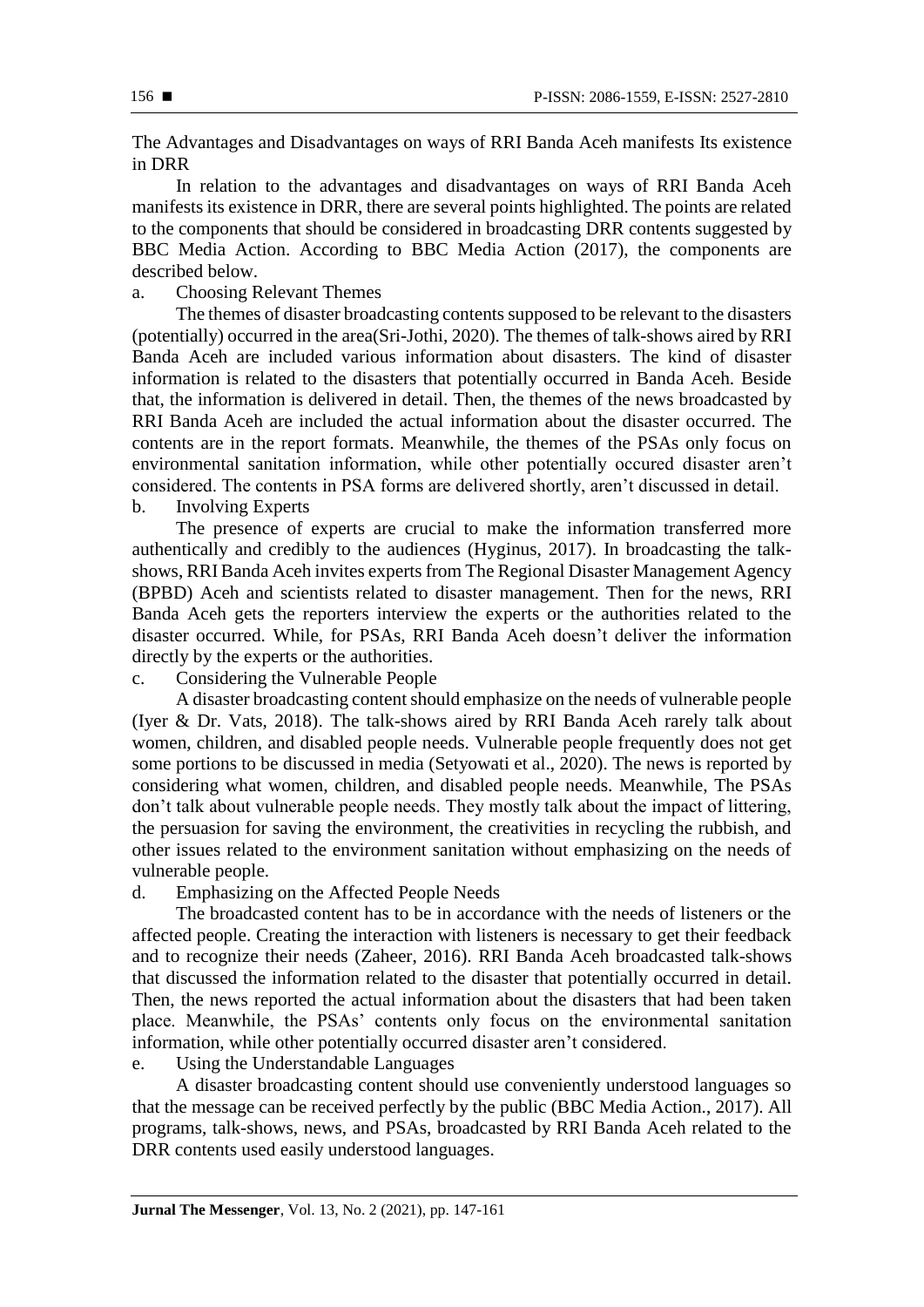### f. Using the Appropriate Jargon

A specific jargon should be used to distinguish the disaster content and the others (Kasali, 2007). All programs broadcasted by RRI Banda Aceh related to DRR contents didn't have specific jargon. For talk-shows, RRI Banda Aceh doesn't have the particular talk-show program related to disasters. The disaster themes are sometimes appointed during the regular talk-show programs. Therefore, there is no specific disaster program jargon used in the talk-show. Then, the news isn't broadcasted on the specific programs of DRR. The disaster news is usually broadcasted in the regular news programs. Therefore there is no particular disaster jargon in broadcasting the news about disaster. In a line with this, PSAs of RRI Banda Aceh do not use specific jargon. They are broadcasted like other regular advertisements.

### g. Using the Appropriate Time Duration and Continuity

The duration time of delivering the content should be appropriate (Kasali, 2007). The time duration used in the talk-shows aired by RRI Banda Aceh is appropriate. It's approximately 60 minutes each talk-show. The continuity of the talk-shows isn't consistent depending on a certain moment. Then, the news about disaster broadcasted by RRI Banda Aceh has appropriate duration because the news answers all important aspects of informing news such as what, where, why, who, when, and how. The continuity of broadcasting the news is depending on the availabilites of the disaster information. Usually the news about disaster is on-air after the disaster attacked. Meanwhile, The PSAs about disaster broadcasted by RRI use the appropriate time duration that is approximately 1-2 minutes each PSA. The continuity the PSAs is consistent, because it is regularly broadcasted at least once a day.

### h. Utilizing Good Quality of Sound/Voice Characteristics

The content should have clear sound, so the radio station should own good quality equipment to produce good sound (BBC Media Action., 2017). All programs, talk-shows, news, PSAs, broadcasted by RRI Banda Aceh related to DRR contents have the clear voice. So the contents are delivered properly.

### i. Involving the Audiences/Listeners

The listeners ought to be invited to participate in broadcasting contents (Chimberengwa et al., 2020). Talk-show implemented by RRI Banda Aceh invites the audiences to participate in the program. The participations are mostly through phone calling and social media messaging. Then, the disaster news broadcasted by RRI Banda is delivered by the reporters. The communities are attended as the interviewees, if needed. Meanwhile, PSAs broadcasted by RRI Banda Aceh didn't invite the audiences or listeners. The information is only delivered by the announcers.

Those nine components that should be considered in broadcasting DRR efforts suggested by BBC Media Action are connected to the ways of RRI Banda Aceh exists in DRR efforts. According to those analyses, it was shown that there are a number of advantages and disadvantages of the ways on how RRI Banda Aceh exists in DRR efforts. According to the interview with the leaders of RRI Banda Aceh and observation on the recording of broadcasted contents of RRI Banda Aceh, to educate people about DRR, RRI Banda Aceh mostly focuses on broadcasting PSAs. While the talk-show is rarely implemented due to some reasons mentioned before, the news are only broadcasted soon after disaster occurred.

In general, the talk-shows broadcasted by RRI Banda Aceh are suitable enough to be the appropriate ways to enhance the public's awareness of the disaster because the talk-shows are inviting the communities participation. Bedrosian et al. (2016) mention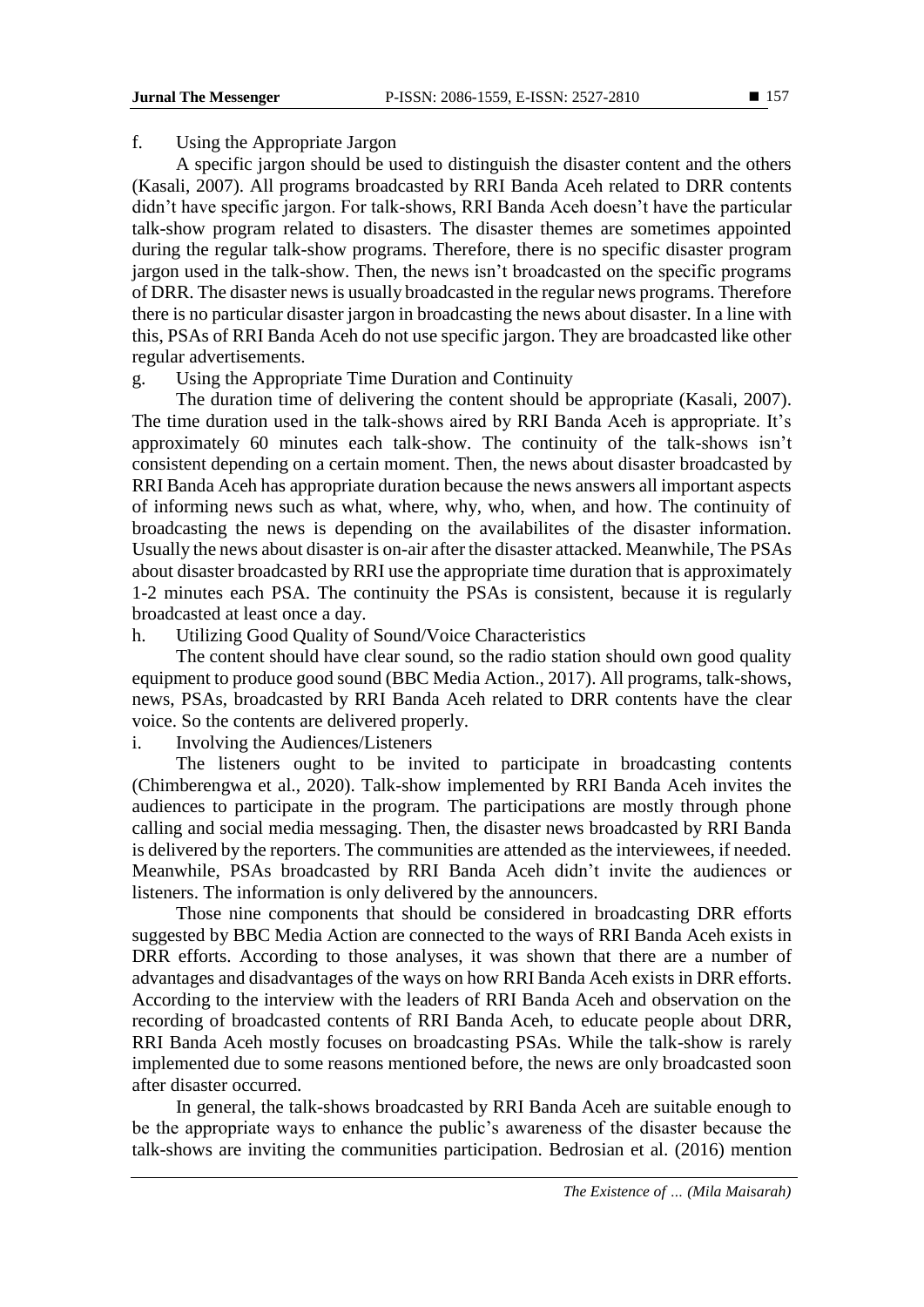that the listeners' participation in broadcasting DRR contents can increase the listeners' awareness to the importance of disaster mitigation. Unfortunately, the talk-shows aren't consistently broadcasted because of several reasons such as lack of budget, lack of time, and lack of interviewees. The news related to the disaster is only broadcasted conditionally soon after the disaster occurred or when an agency held an activity related to disaster issues. The news delivered by media focuses on reporting information as soon as possible (Adubato et al., 2020). Similarly, Moges (2013) states that the news media are close behind to report an event. The PSAs related to disaster risks are consistently broadcasted. However, the themes of those PSAs do not represent all sorts of disaster potentially occurred in Banda Aceh. Besides that, those PSAs are not involved the public, do not invite the experts, etc.People participation is crucial in educating DRR efforts. The communities are the main actor to share their experiences in disaster that eventually leads to safer and better conditions (Tzuyuan, Sun & Huang, 2017).

#### **Conclusion**

Based on those explanations, it can be concluded that RRI Banda Aceh exists for educating DRR efforts for the public. The radio's existences are manifested in three different ways. The three ways are by means of broadcasting talk-show, news, and PSAs that related to disasters. Those three ways have their own advantages and disadvantages in practicing disaster education efforts to the public. In general, related to its existence on the efforts of educating DRR to the public, RRI Banda Aceh mostly focuses on broadcasting PSAs because they do not need much budget and time. Conversely, the talkshowsare rarely broadcasted because of some reasons mentioned before that are spending much budget, allocating much time, and being difficult to invite the experts or interviewees related to disaster issues. Meantime, the news that informs disasters is only broadcasted soon after disaster occurred. As a recommendation, in term of producing DRR programs or contents, RRI Banda Aceh ought to follow the components that should be considered in broadcasting DRR contents suggested by BBC Media Action. The components are including choosing relevant themes, involving experts, consideringthe vulnerable people, emphasizing on the affected people needs, using the understandable languanges, using the appropriate jargon, using the appropriate time duration and continuity, utilizing good quality of sound, and involving the audiences. At the end, this study are expected can be a starter for the next related research.

### **Conflict of Interest**

The authors certify that there is no conflict of interest with any financial, personal, or other relationships with other people or organization related to the material discussed in the manuscript.

#### **Acknowledgements**

The authors would like thank to RRI Banda Aceh for giving the opportunity for the authors to conduct some interviews to its leaders and observations on its broadcasting contents.

#### **References**

Adubato, B., Sachs, N. M., & Fizzinoglia, D. F. (2020). Gatekeepers: controlling communication in a time of crisis. *Atlantic Journal of Communication*, *28*(3), 153– 208. https://doi.org/10.1080/15456870.2020.1779724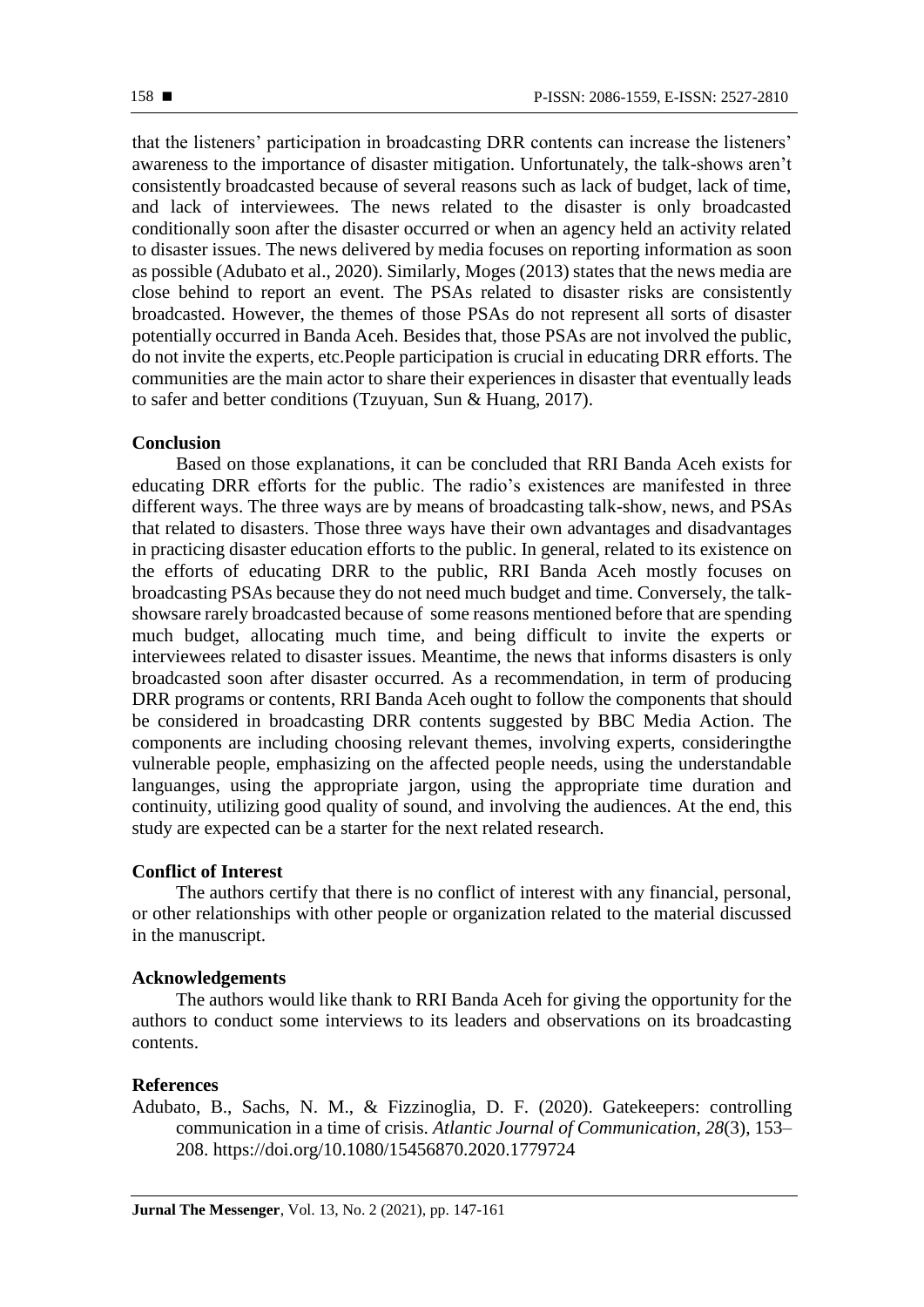- Alamsyah, M., Putra, T., Dengen, N., Syakir, A., Informatika, T., Ilmu, F., Informasi, T., & Mulawarman, U. (2017). *Iklan Layanan Masyarakat Tentang Bahaya Banjir Berbasis Multimedia Animasi Motion Graphic*. *2*(1).
- Azmeri, Mutiawati, C., Al-Huda, N., & Hilda, M. (2017). Disaster Recovery Indicators of Housing Reconstruction: The Story of Post Tsunami Aceh, Indonesia. *International Journal of Disaster Management*, *1*(1), 35–45.
- Baird, M. E. (2010). *The Phase of Emergency Management*. University of Memphis.
- BBC Media Action. (2017). *Guideline: Broadcasting Live Radio Programs on Disaster Preparedness and Response through Community Radio Stations*. https://www.bbc.co.uk/mediaaction/
- Bedrosian, S., Young, C., & Smith, L. (2016). Lessons of Risk Communication and Health Promotion - West Africa and United States. *Morbidity and Mortality Weekly Report*, *65*(3), 68–74.
- Cambridge Online Dictionary. (2019). *Disaster*. dictionary.cambridge.org. https://dictionary.cambridge.org/dictionary/english/disaster
- Chimberengwa, Naidoo, P. T., & Mergan. (2020). Using community-based participatory research in improving the management of hypertension in communities: A scoping review. *South African Journal of Communication Disorders*, *62*(1).
- Chmutina, K., Meding, J. von, & Sandoval, V. (2021). What We Measure Matters: The Case of the Missing Development Data in Sendai Framework for Disaster Risk Reduction Monitoring. *Int. J. Disaster Risk Sci*. https://doi.org/https://doi.org/10.1007/s13753-021-00382-2
- Creswell, J. W. (2009). Mapping the Field of Mixed Methods Research. *Journal of Mix Method Research*, *3*(2), 95–108.
- Dwiana, R., Armando, A., & Birowo, M. A. (2020). Emergency Broadcasting Radio in Indonesia: Comparatives Studies in Lombok and Palu. *Journal of Disaster Research*, *15*(5).
- Hashim, H. H., & Denan, Z. (2015). Importance of Preserving the Natural Environment in the Design Schools in Malaysia. *Procedia - Social and Behavioral Sciences*, *170*, 177–186. https://doi.org/10.1016/j.sbspro.2015.01.027
- Hidayat, Y. A., Kiranamahsa, S., & Zamal, M. A. (2019). A Study of Plastic Waste Management Effectiveness in Indonesia Industries. *AIMS Energy Journal*, *7*(3), 350–370.
- Hugelius, K., Adams, M., & Romo-Murphy, E. (2019). The Power of Radio to Promote Health and Resilience in Natural Disasters: A Review. *International Journal of Environmental Research and Public Health*, *16*(14), 2526. https://doi.org/https://doi.org/10.3390/ijerph16142526
- Hugelius, K., Gifford, M., Ortenwall, P., & Adolfsson, A. (2016). Disaster Radio for Communicaion of Vital Messages and Health Related Information: Experiences from the Haiyan Typhoon, the Philippines. *Disaster Medicine and Public Health Preparedness*, *10*(4), 591–597. https://doi.org/https://doi.org/10.1017/dmp.2015.188
- Hyginus, A. (2017). A focus on Campaigning for Women Empowerment through Radio Programming in Niger State. *International Journal of Social & Management Sciences*, *1*(1), 67–83.
- Indonesian Constitution. (2005). *Undang-Undang Penyiaran dan Pers Republik Indonesia tentang Anggaran Radio Republik Indonesia*.
- Iyer, K., & Vats, A. (2018). Community Radio as Force Multiplier of Financial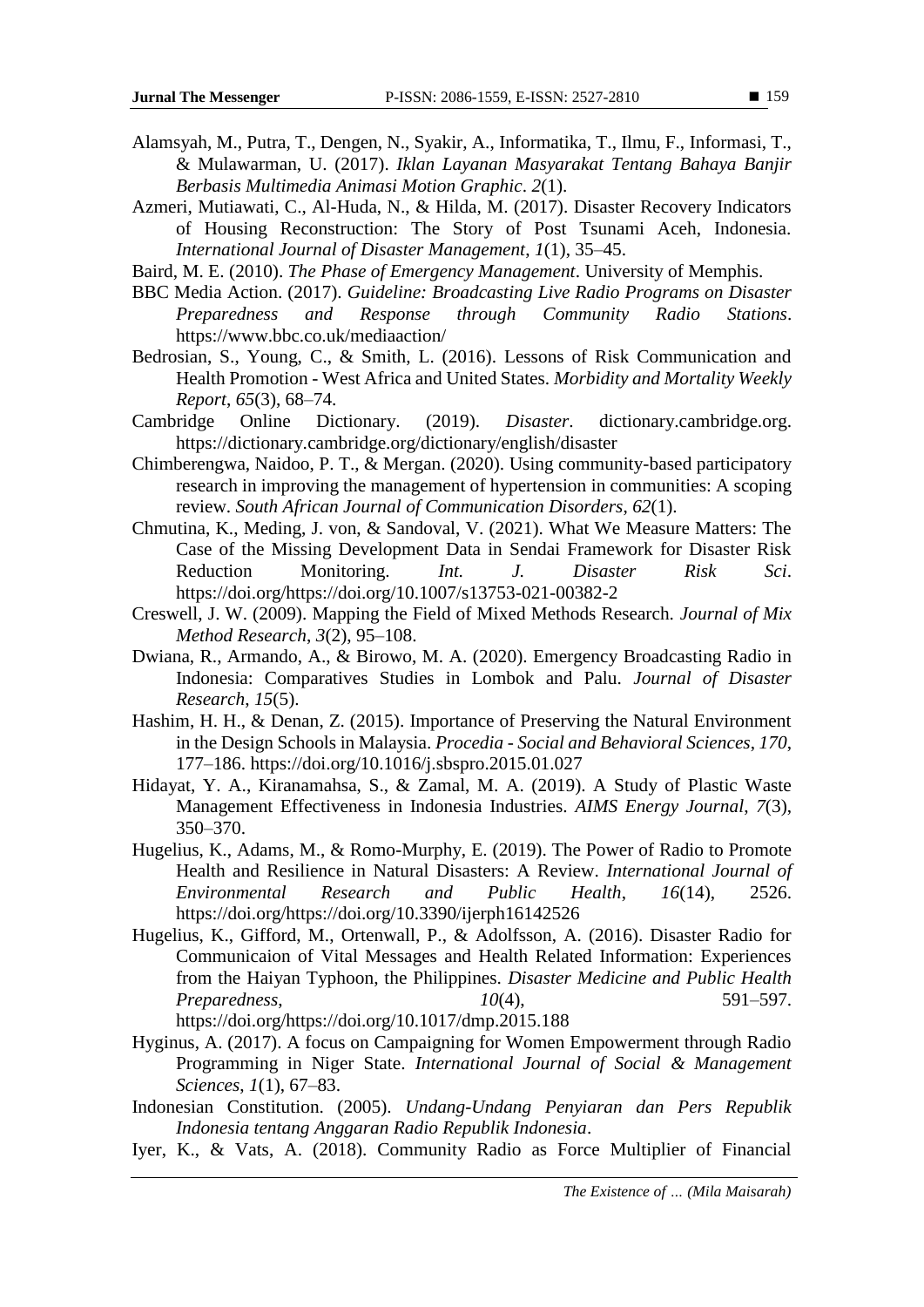Empowerment for Rural Women: A Case Study of Alfaz-E-Mewat. *International Journal of Advance and Innovative Research, 5*(4).

- Kasali, R. (2007). *Membidik Pasar Indonesia Segmentasi Targeting Positioning.* PT. Gramedia Pustaka Utama.
- Keefer, P., & Khemani, S. (2014). Mass Media and Public Education: The Effects of Access to Community Radio in Benin. *Journal of Development Economics*, *109*, 57–72. https://doi.org/https://doi.org/10.1016/j.jdeveco.2014.03.010
- Kusumawati, I., Setyowati, M., Riana, E., & Prartono, T. (2018). Public perspective towards marine litter in West Aceh City Public perspective towards marine litter in West Aceh City. *IOP Conference Series: Earth and Environmental Science*. https://iopscience.iop.org/article/10.1088/1755-1315/139/1/012031
- Law of the Republic of Indonesia Number 24 of 2007 Concerning Disaster Management, (2007).
- Lidero, M. H. (2021). *Profil Radio Republik Indonesia*.
- Lowrey, W., Evans, W., Gower, K. K., Robinson, J. A., Ginter, P. M., Mccormick, L. C., & Abdolrasulnia, M. (2007). *Effective media communication of disasters: Pressing problems and recommendations*, *8*, 1–8. https://doi.org/10.1186/1471-2458-7-97
- Mansur, S., & Harsono, S. A. (2020). Press Release by Medco E&P Malaka on Serambi Indonesia Online News Coverage. *Jurnal The Messenger*, *12*(1), 40–51. https://doi.org/10.26623/themessenger.v12i1.1412
- Masnidar, & Mahyuzar. (2018). Strategi Komunikasi Dinas Lingkungan Hidup, Kebersihan dan Keindahan Kota Banda Aceh dalam Menyebarkan Informasi Penanggulangan Sampah pada Masyarakat Kota Banda Aceh. *Jurnal Ilmiah Mahasiswa FISIP Unsyiah*, *3*, 1–13.
- Moges, M. A. (2013). A Study on How Disaster Issues Reported On the Ethiopian Print Media. *Online Journal of Communication and Media Technologies*, *3*(4), 1–16.
- Morissan, A. M. (2008). *Manejemen Media Penyiaran*. Prenada Media Group.
- Mosdøl, A., Ib, L., Gh, S., & Ge, V. (2017). Targeted mass media interventions promoting healthy behaviours to reduce risk of non-communicable diseases in adult, ethnic minorities. *Cochrane Database of Systematic Reviews, 2*. https://doi.org/10.1002/14651858.CD011683
- Nicholls, S., & Camillert. (2010). The Role of Media and Communication in Recovery from Natural Disaster: A Case Study of the Canberra 'Firestorm' and Its Aftermath 2003-2007. *Australian Journal of Communication*, *37*(3), 33–50.
- Nielsen Radio Audience Measurement. (2016). *Radio Masih Memiliki Tempat di Hati Pendengar*.
- Oke, M. O., Adeyinka, A. T., & Oluseyi, O. G. (2018). Media and Disaster Management: Analysing Communication Trends in Flood Ravaged Communities in Benue State, North Central Nigeria. *Journal of Media and Communication Studies*, *10*(9), 106– 112.
- Pemerintah Kota Banda Aceh. (2017). *Gandeng 10 Radio Aminullah Launching Banda Aceh Traffic Update*.
- Perman, J., Shoaf, K., Kourouyan, A., & Kelley, M. (2011). Disaster Kit Contents: A Comparison of Published Guidelines for Household Preparedness Supplies. *International Journal of Mass Emergencies and Disasters*, *29*(1), 1–25.
- Pilny, A. N., Atouba, Y. C., & Riles, J. M. (2014). How Do SMOs Create Moral Resources? The Roles of Media Visibility, Networks, Activism, and Political Capacity. *Western Journal of Communication*, *78*(3), 358–377.